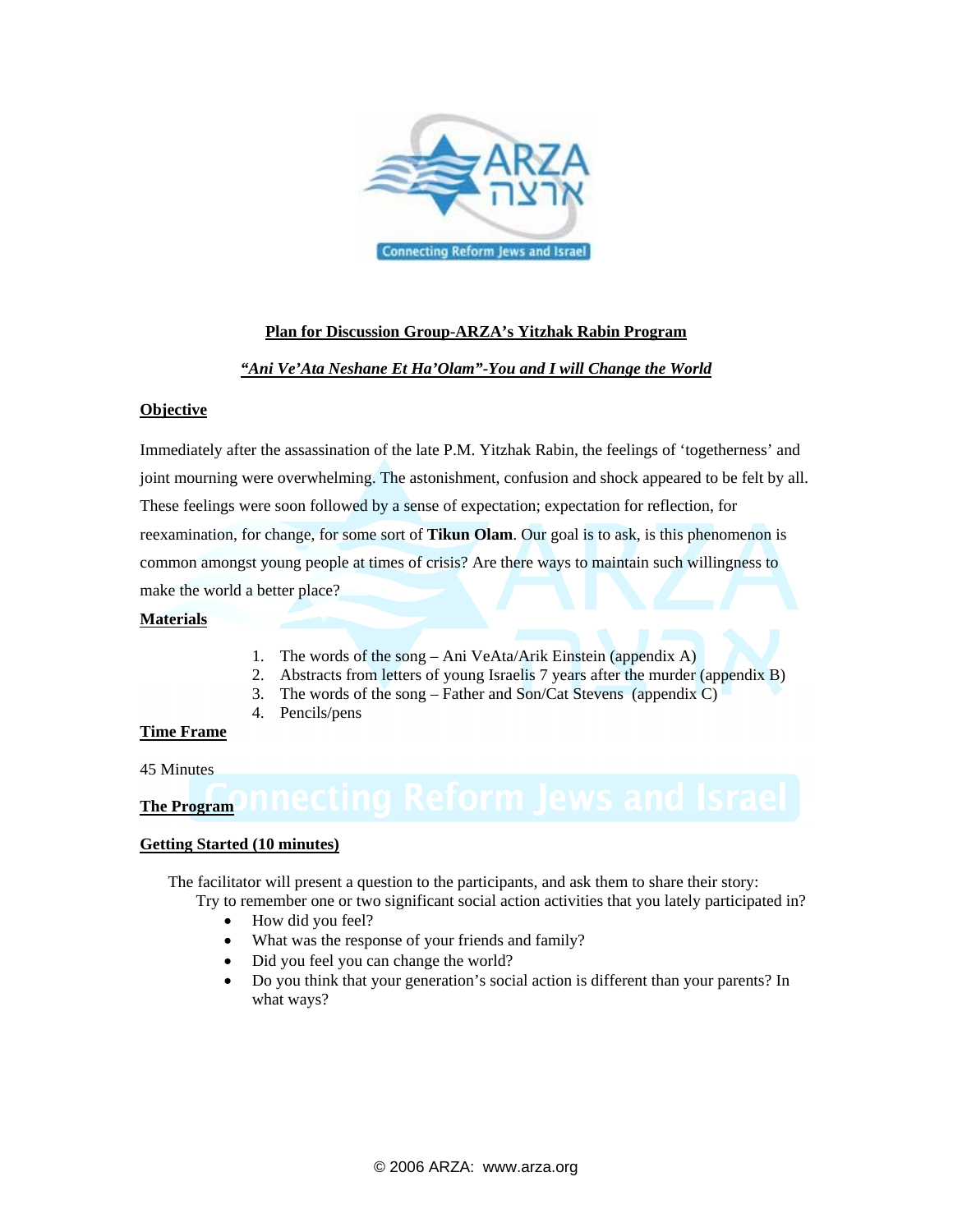#### **Presenting the Subject and letters (20 minutes)**

Immediately after the assassination of the late P.M. Yitzhak Rabin the feelings of 'togetherness' and joint mourning were overwhelming. The astonishment, confusion and shock appeared to be felt by all. These feelings were soon followed by a sense of expectation; expectation for reflection, for reexamination, for change, for some sort of **Tikun Olam**.

Especially overwhelming was the response of the Israeli youth. The eyes of the Israeli society turned to these young people who lighted numerous candles at the Rabin square, who stood at junctions and rallied for peace. These young people felt great need to express and advocate their own Tikun olam and it was genuinely felt that perhaps change will stem from the Israeli youth.

All of the above was exemplified in the numerous letters young children and teenagers wrote following the assassination; letters that were mailed, mostly to the Rabin family, and also to Yitzhak, the Knesset etc. Seven years later, in 2002, the Rabin Center went back to these letters to reexamine, in retro perspective, the feelings and expectations manifested in these letters, and to explore what happened since**.** It was clear that feelings and expectations were not translated into social action. We have not witnessed Tikun olam and what appeared to be the beginning of the mobilization of Israeli youth soon evaporated…

The facilitator will hand out copies of letters abstracts to participants, asking them to identify words/phrases that express despair and ones that express hope. Participants will share their thoughts.

Guiding questions:

- 1. Is this reaction after 7 years, an expected reaction?
- 2. Can you think of ways we could maintain this energy?
- 3. Maybe it is just the way our world is? We grow up and "get sober"?

#### **Summarizing with Songs (15 Minutes)**

1. The participants will read "Ani VeAta Neshane Et HaOlam" (you and I will change the world), and discuss the the sentence

 "Others have said it before me but it doesn't matter you and I we'll change the world."

Why are we saying "It doesn't matter" if he wants to "Change the World"?

What is our role as Jewish leaders in educating the next generation about changing the world?

2. The facilitator will summerize with the Cat Stevens' song "Father and Son". This song projects a generational gap that is shown through the calmness of the father as opposed to the son who feels he has to go away …

The summing question can be –

Is he going away to change the world???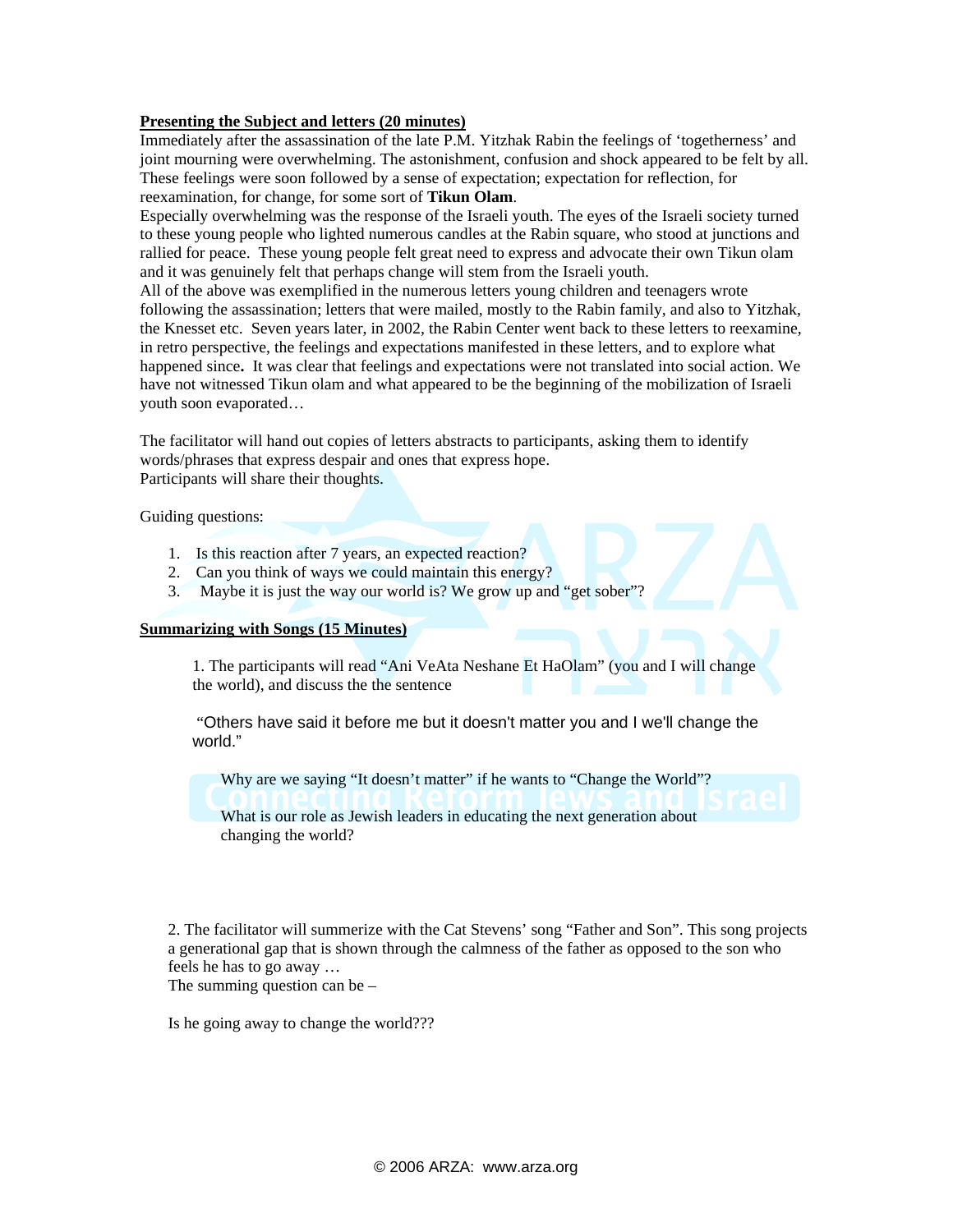### **Appendix A**

*אני ואתה ביצוע: אריק איינשטיין מילים: אריק איינשטיין לחן: מיקי גבריאלוב*

*אני ואתה נשנה את העולם, אני ואתה אז יבואו כבר כולם, אמרו את זה קודם לפני, לא משנה - אני ואתה נשנה את העולם.*

*אני ואתה ננסה מהתחלה, יהיה לנו רע, אין דבר זה לא נורא, אמרו את זה קודם לפני, זה לא משנה - אני ואתה נשנה את העולם.*

*אני ואתה נשנה את העולם, אני ואתה אז יבואו כבר כולם, אמרו את זה קודם לפני, לא משנה - אני ואתה נשנה את העולם.*

## **ANI VE'ATA**

Ani ve'ata neshaneh et ha'olam ani ve'ata az yavo'u kvar kulam Amru et zeh kodem lefanai lo meshaneh, ani ve'ata neshaneh et ha'olam.

Ani ve'ata nenaseh mehahatchalah yiheyl lanu ra ein davar zeh lo nora. Amru et zeh kodem lefanai zeh lo meshaneh, ani ve'ata neshaneh et Others have said it before me but it ha'olam.

## YOU AND I

You and I we'll change the world you and I by then all will follow Others have said it before me but doesn't matter you and I we'll change the world.

You and I we'll try from the beginning it will be tough for us, no matter, it's not too bad!

doesn't matter you and I we'll change the world.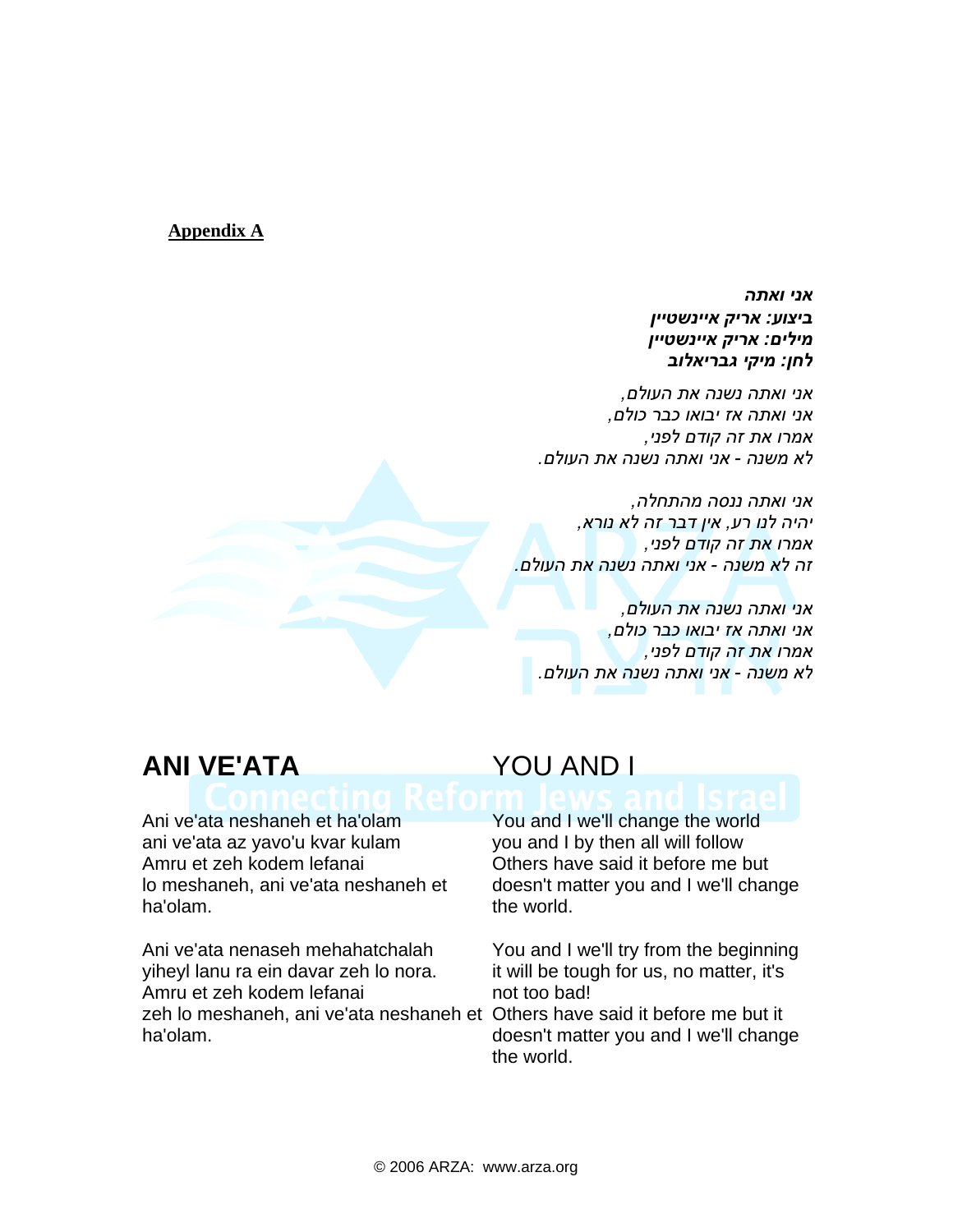### **Appendix B**

Abstracts from letters:

#### **Mor Shemer, 17, (2002)**

"Seven years ago I was in the fifth grade, I went to a school which was very protective and my mourning and sorrow over the Rabin assassination were in reaction to the mourning over the grownups around me. Today I am in the eleventh grade, and everyday my memory and mourning over Rabin changes. What would have been if this had not happened? Where were we today? Were would we stand economically, politically, socially – all these questions brought me to the understanding that now, all we have left is ask "what if...?"

#### **Yael Tamir, 17, (2002)**

"it always seemed to me that I was too young to understand the meaning of the Rabin assassination (actually, I am too young today as well…) but when I re-read the letter I thought of how much I was touched by it then… seven years passed since I got back to my routine life, the routine after the assassination, but in Israel, like in Israel, matters of war and peace are inseparable from everyday life. What was then shock was replaced by a feeling of souring..."

#### **Roi Amozt, 21, (2002)**

"It is hard to define the effects of the assassination on my world views. The feeling and emotions remain, only they faded, but what is really tragic to me is the fact that in retro-perspective I do not think it was a turning point for the Israeli society. The break in the sense of security and sanity that followed the murder was not rectified, it just became reality. This horrible murder, even as a symbol, appears to me today as a tiny point on this linear line going down which is the situation of the Israeli society. If the first question was "why did it happen?" became irrelevant, the next question – "what lessons did we learn?" remains standing.

My hope and the hope of many others that this tragic event will bring to sobriety, to the shaking of our society, faded and desperation became a habit. I have to admit, and I am not proud of it, that desperation made me detach my self from the social-political reality in an attempt to keep sane and to run a normal life, at least in my own small world…"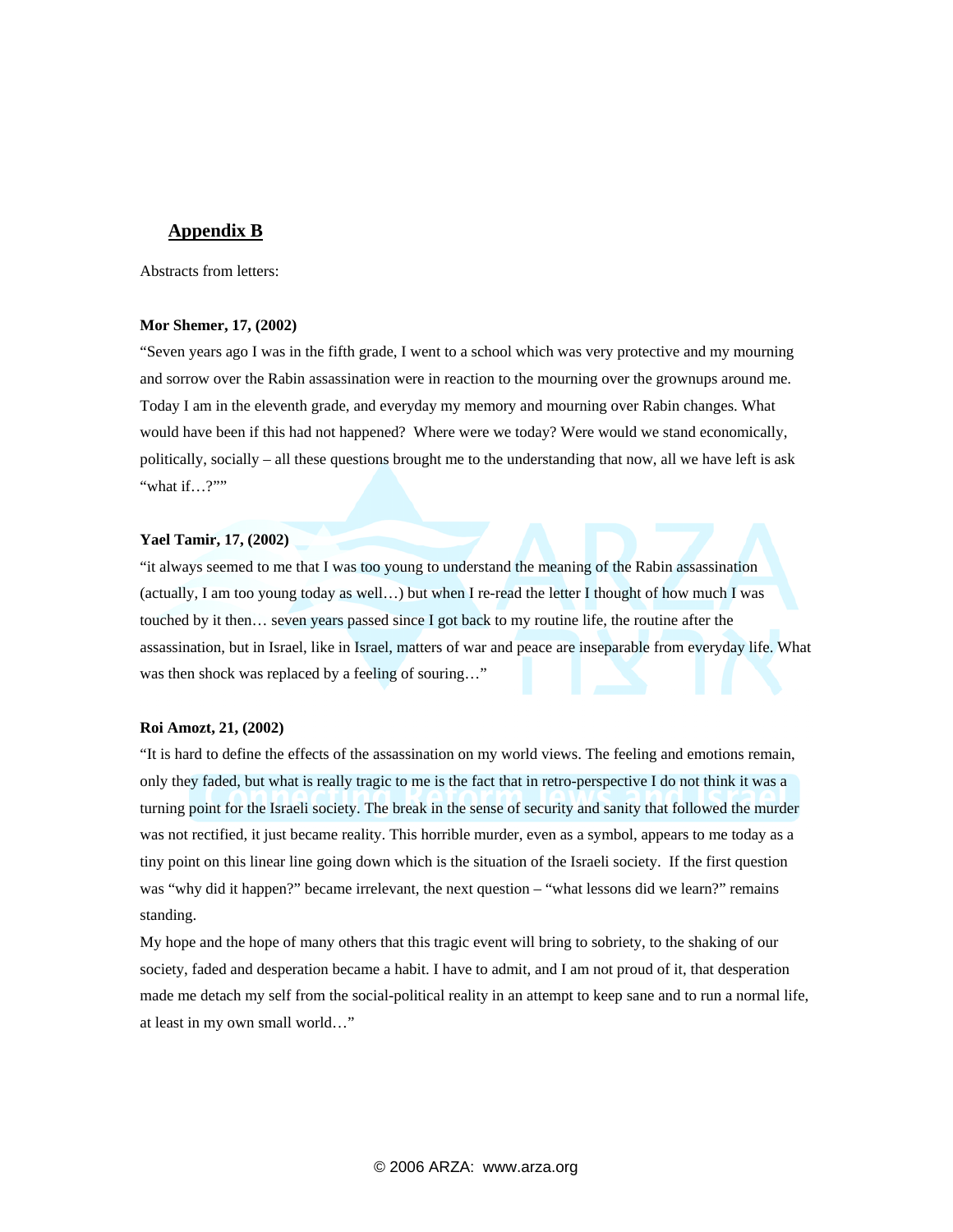#### **Orit Hazan, 15, (1995)**

"… I respect and admire everything Rabin did… and I will never forget it… my dream is to help the world, the weaker people, to help stop violence and terror that brings fear to the world, it is not just a dream, and it is something I want to do…. I promised myself I would bring peace and quiet because violence must stop…"

#### **Seven years later:**

"… as a young women, who is part of today's generation, who affects and is affected by the situations out state is under, it is important for me to say I am ashamed… for Mr. Rabin's peace to come, to exist, we must first reexamine ourselves, amongst ourselves, in the people, the government, the corruption, the rich and poor… I hope that as the young generation we can an impact on our own society…"

#### **Inbal Levi, 22, (2002)**

"When I was 15 I was so aware of everything that was going on… very much involved. It is hard for me to say and it brings tears to my eyes but today I only want to survive. I do not know who the M.P's are, I do not watch the news and I'm sorry to say, but I don't care anymore. I just want to go to sleep and wake up when this is over. I have given up and it is not within my power to change the world..."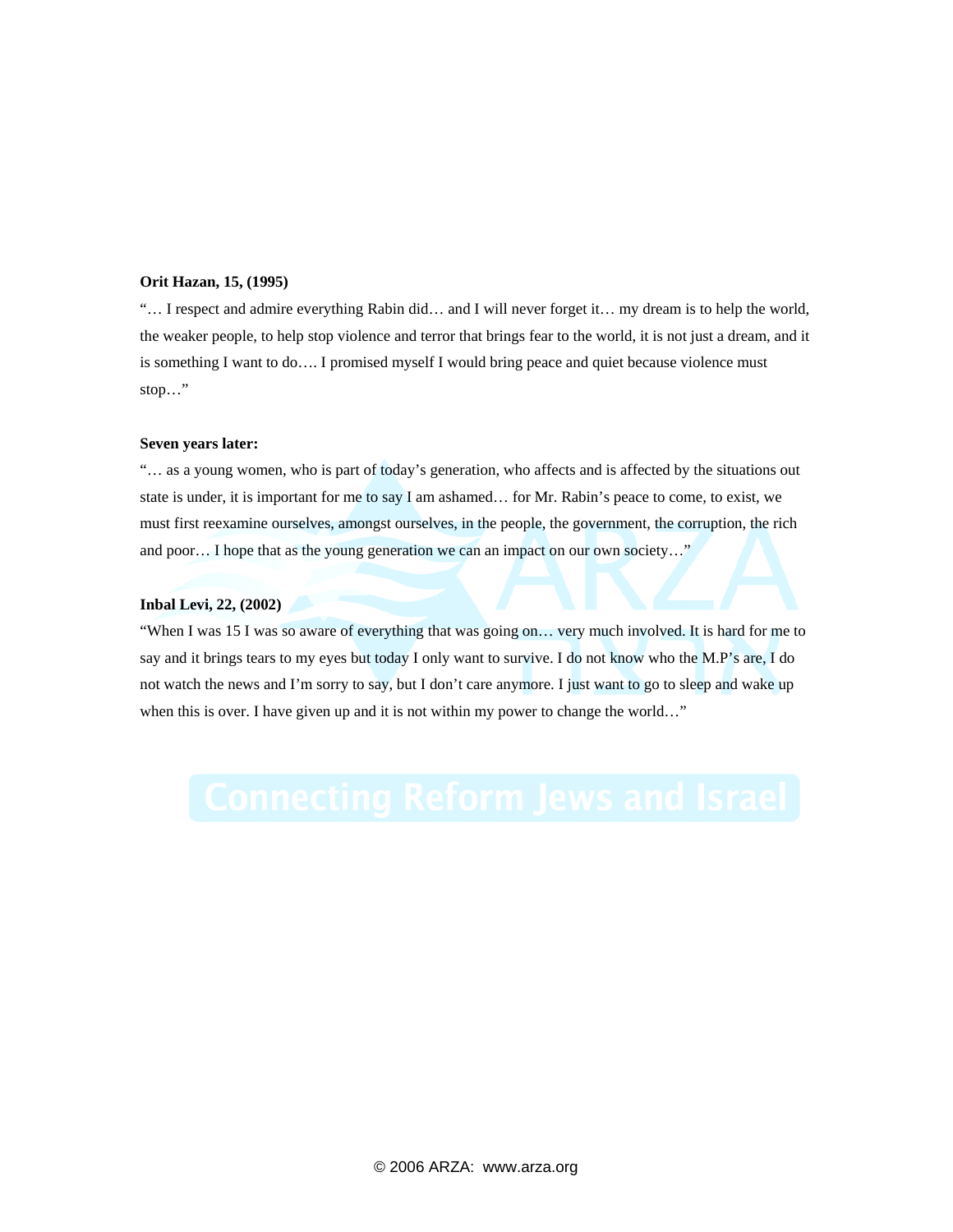#### **Appendix C**

#### *Father and Son/Cat Stevens*

#### **Father**

It's not time to make a change, Just relax, take it easy. You're still young, that's your fault, There's so much you have to know. Find a girl, settle down, If you want you can marry. Look at me, I am old, but I'm happy.

I was once like you are now, and I know that it's not easy, To be calm when you've found something going on. But take your time, think a lot, Why, think of everything you've got. For you will still be here tomorrow, but your dreams may not.

#### **Son**

How can I try to explain, when I do he turns away again. It's always been the same, same old story. From the moment I could talk I was ordered to listen. Now there's a way and I know that I have to go away. I know I have to go.

#### **Father**

It's not time to make a change, Just sit down, take it slowly. You're still young, that's your fault, There's so much you have to go through. Find a girl, settle down, If you want you can marry. Look at me, I am old, but I'm happy. (son-- away away away, I know I have to Make this decision alone - no)

#### **Son**

All the times that I cried, keeping all the things I knew inside, It's hard, but it's harder to ignore it. If they were right, I'd agree, but it's them you know not me. Now there's a way and I know that I have to go away. I know I have to go. (father-- stay stay stay, why must you go and Make this decision alone? )